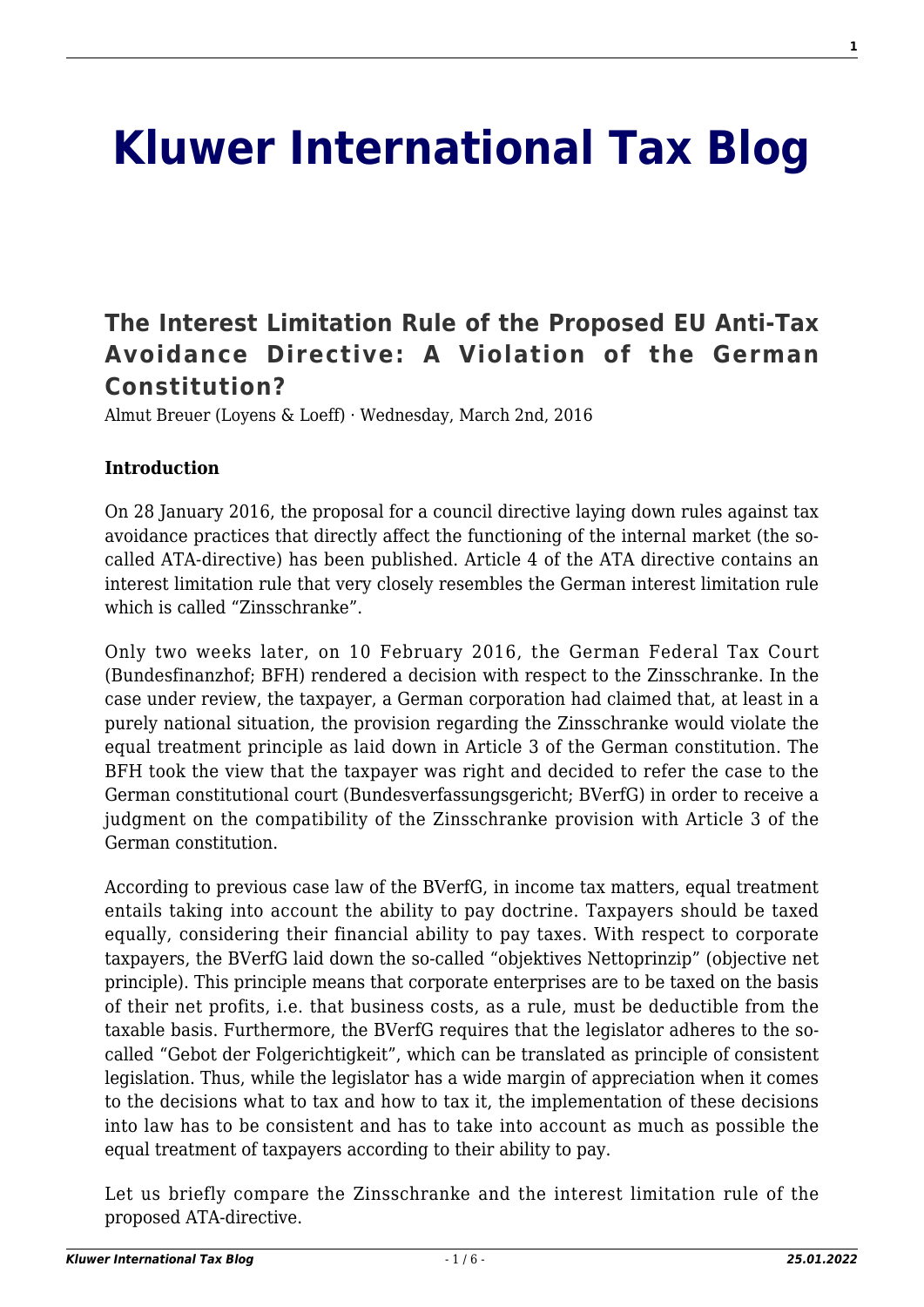#### **German Zinsschranke**

Under the Zinsschranke, to the extent that interest costs exceed interest received, these so-called "exceeding interest costs" are only deductible up to 30% of the EBITDA of an enterprise. It does not matter who the creditor of the interest is. There are three escapes: firstly, if the exceeding interest costs are lower than EUR 3 million, they are fully deductible. If the exceeding interest costs increase this threshold, the full amount is limited by the 30% EBITDA-rule. Secondly, if the enterprise is not part of a group, the Zinsschranke does not apply. Thirdly, if the debt-equity ratio of the enterprise is no more than 2% worse than the debt-equity ratio of the group, the Zinsschranke does also not apply. However, if the enterprise is financed by associated enterprises and the interest due to those associated enterprises exceeds 10% of the exceeding interest costs, the second and third escape do not apply. Exceeding interest costs that are not deductible as a consequence of the application of the Zinsschranke can be carried forward unlimitedly and are regarded as additional interest costs in future years, thus subject to the 30%-EBITDA-limitation. In later years, the Zinsschranke provision also provided for a carry-forward of non-absorbed EBITDA to future years. In certain cases of a change of control in the enterprise and of a reorganisation changing the corporate identity of the enterprise, the interest/EBITDA carry-forward is forfeited.

#### **Proposed Interest limitation rule ATA-directive**

If we take a look at the interest deduction rule of the proposed ATA directive, we can see that there is a comparable 30%-EBITDA-limitation. The proposed rule also comprises an escape for exceeding borrowing costs of (just) EUR 1 million, which however, contrary to the Zinsschranke, always applies irrespective of the total amount of exceeding borrowing costs. The stand-alone-escape is not part of the proposal, but the group ratio escape is. There is also a rule countering group financing, which states that payments to associated enterprises may not exceed 10% of the group's total net interest expense for the group ratio escape to apply. Exceeding borrowing costs that are not deductible as a consequence of the application of the interest limitation rule can be carried forward unlimitedly and are regarded as additional interest costs in future years, thus subject to the 30%-EBITDA-limitation. The interest limitation rule also provides for a carry-forward of non-absorbed EBITDA to future years. The rule does not say anything about the consequences of a change of control or changes in the corporate identity of the enterprise for the interest/EBITDA carry-forward.

Both rules are quite the same, so to see. Thus, the findings of the BFH are to a great extent also true for the interest limitation rule of the proposed ATA-directive. Some of those findings are quite interesting.

#### **Violation of the 'objective net principle'**

According to the BFH, the German legislator violated the objective net principle by limiting the deduction of interest, which is to be qualified as business costs. The fact that there is a possibility to carry-forward the interest (and in later years the EBITDA) does not change that, because in a system of yearly periodic taxation, costs must be deductible in the year that they are borne. Furthermore, because the deduction of the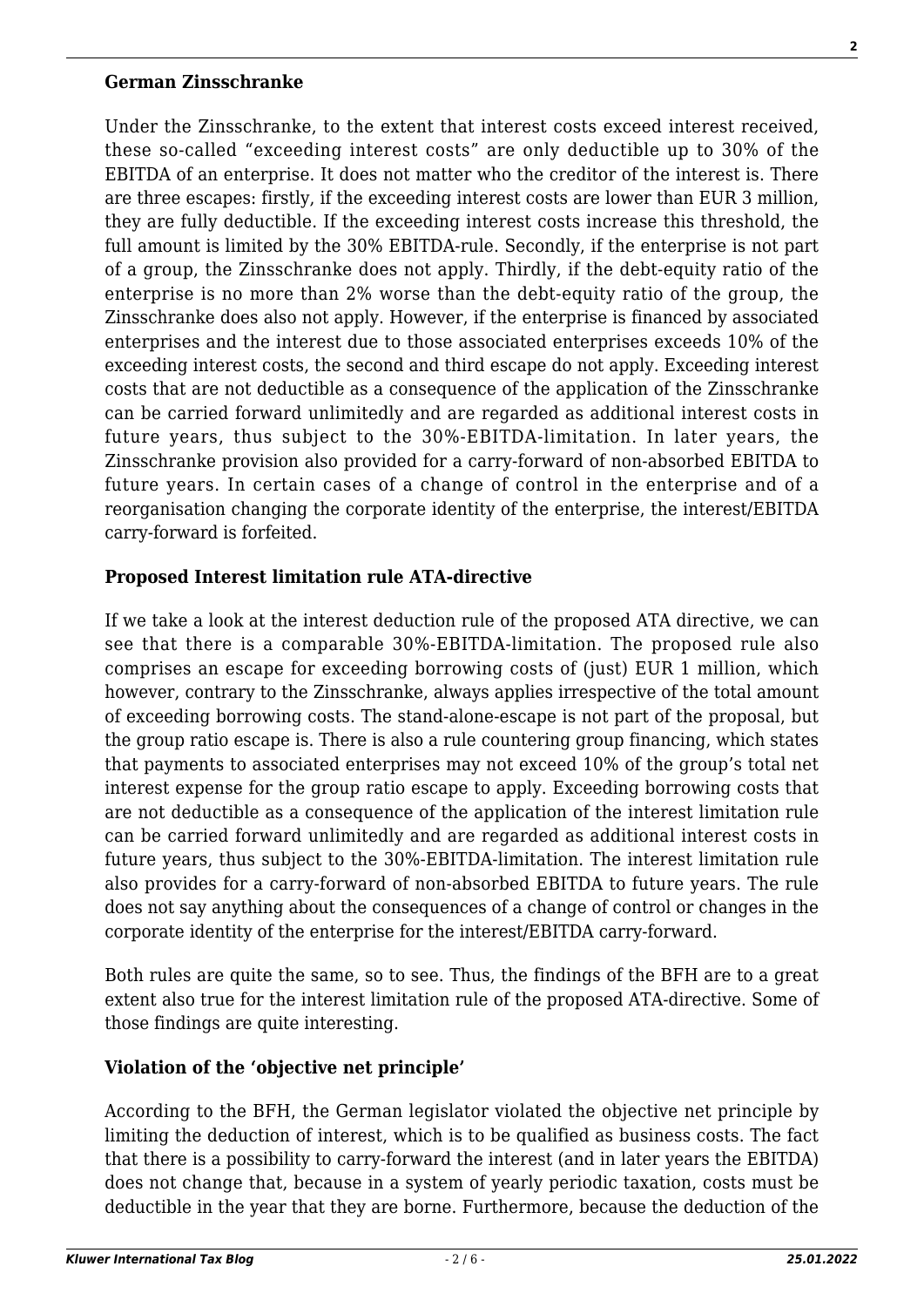**3**

interest carry-forward in future years is also subject to the 30%-EBITDA-rule, utilisation of the interest carry-forward for companies that suffer from a period of stagnation is made virtually impossible. Moreover, the breach of the objective net principle cannot be justified by the argument that the existence of the interest carryforward eventually provides for a full deduction of the interest during the total span of existence of an enterprise according to the BFH. The simple reason is that the German legislator has decided to apply a yearly periodic taxation system. A multi-tax-period approach is only recognized with respect to losses, but not with respect to business expenses that can be allocated to a specific tax year. Therefore, the BFH finds that the situation of interest carry-forward and loss carry-forward are not comparable. While a loss *cannot affect the ability to pay* in the year that it arises (because the ability to pay cannot be lower than zero), and therefore can only be utilized in other years, the interest costs *do have an effect on the ability to pay* in a given tax year (safe for loss situations) and therefore, as a rule, must be deductible in the tax year that the interest arises. Therefore, from a systematic viewpoint, the German tax system as a whole does not provide the legislator with the possibility to allocate business costs to other years than the year to which they are economically connected.

### **Justifications**

In addition, according to the BFH, there is no other objective reason that justifies this violation of the objective net principle. The BFH looked at several possible justifications, out of which the following are the most interesting: The aim to strengthen the equity of German enterprises, the aim to safeguard the national tax base and the aim to counter anti-avoidance.

# *a) Strengthening the equity of German enterprises?*

The BFH sets out that the Zinsschranke is not suitable to strengthen the equity of German enterprises: The vast majority of enterprises (those with exceeding interest of less than EUR 3 million) are not at all affected by this rule, which was applicable in the year 2008 to less than 1.200 German enterprises. Furthermore, if enterprises change their debt-equity ratio in order to avoid the Zinsschranke, this has to be qualified as a side-effect of this rule that is not sufficient to justify the breach of the equality principle.

# *b) Safeguarding of the German national tax base?*

With respect to the safeguarding of the German national tax base, the BFH stated that this justification resembles the EU justification of the balanced allocation of taxing rights. The BFH firmly dismisses the fair-share theory which is the underlying theory of the BEPS-project. Why? Simply because the Zinsschranke also applies in purely national situations (like the case at hand), and in purely national situations Germany already has the full taxing right and does not have to share with another state. But the BFH dismisses this justification also for another reason: The German tax system is not based on a fair share theory, but on the ability to pay principle which takes into account the individual ability to pay taxes of each and every taxpayer. This principle requires taxation on the basis of the actual net profit (and therefore requires the deduction of business costs) rather than setting the tax base on the basis of some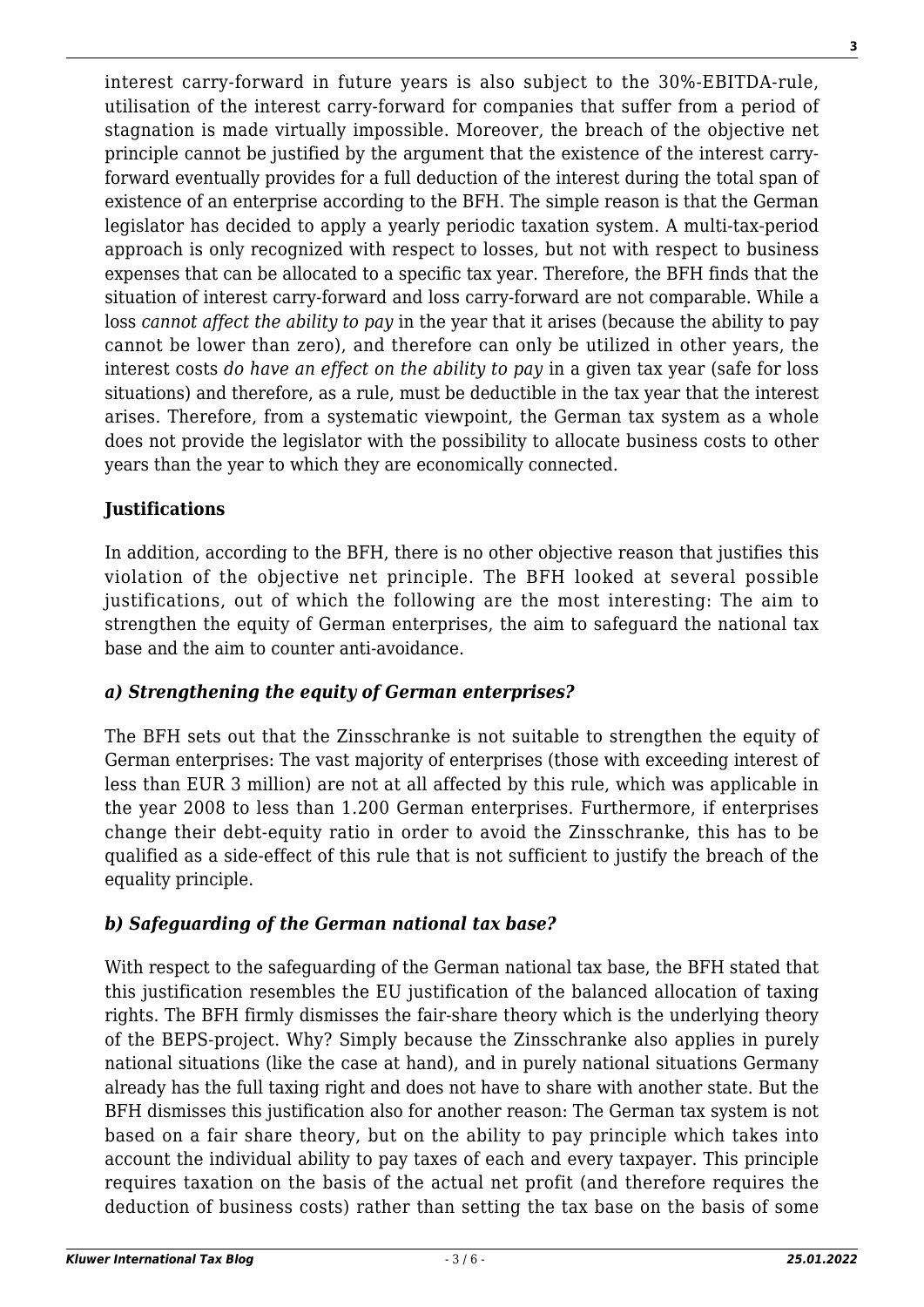target profit that is meant to equal a fair share. In my opinion, this reasoning should be food for thought for the Council of the EU.

#### *c) Anti-tax avoidance?*

Finally, the German legislator had identified the possibility of base erosion by crossborder debt financing as tax avoidance, which was meant to be countered by the Zinsschranke. The BFH dismissed the justification based on countering tax avoidance. On first sight, its reasoning seems a little weird for those of us who specialize in EU direct tax law: The BFH states that by not limiting the scope of the Zinsschranke to cross-border situations, the legislator went further than necessary to counter tax avoidance. According to the BFH, in purely national situations the German tax base usually cannot be eroded, and therefore the scope of the Zinsschranke should have excluded purely national situations. Wait… what? How can this be in line with EU law? It can, according to the BFH, based on the CJ EU cases Test Claimants in the CFC and Dividend Group Litigation ([C-201/05\)](http://curia.europa.eu/juris/liste.jsf?language=en&num=C-201/05), Cadbury Schweppes [\(C-196/04](http://curia.europa.eu/juris/liste.jsf?language=en&num=C-196/04)) and Itelcar ([C-282/12\)](http://curia.europa.eu/juris/liste.jsf?language=en&num=C-282/12). Those judgments of the CJ EU left a Member State the possibility to specifically counter tax avoidance in cross-border situations, to the extent that the anti-avoidance rules concern wholly artificial situations and leave the taxpayer with a possibility to prove that his actions have sound business reasons. Thus, the BFH found that the German legislator could, and should, have chosen for a Zinsschranke that is only applicable to cross-border situations and that provides for a possibility to prove that the financing was made for sound business reasons and not for tax reasons. The BFH finds the wide scope of the Zinsschranke without the possibility to prove sound business reasons to be unproportional. Again, food for thought for the Council of the EU.

#### **What will happen next?**

So, what are the Germans going to do with the interest limitation rule in the proposed ATA directive? First of all, there is no final decision yet. The BVerfG could take up to three to four years to come up with a decision, and even if it finds the Zinsschranke unconstitutional, it will most probably not abolish it retroactively, but only declare it inapplicable for the future (prospective overruling). This means that the German legislator might just wait and implement the ATA directive if it enters into force. However, German taxpayers will demand that their tax assessments remain open until the BVerfG has taken its decision.

Given the resemblance of the Zinsschranke and the interest limitation rule of the proposed ATA directive, especially their applicability to both purely national and cross-border situations, the rather high threshold limiting its scope to only a small group of taxpayers, and the breach of the objective net principle, I believe that the BFH would also consider the interest limitation rule of the ATA directive in breach of the equality principle of the German constitution.

Imagine that the BVerfG agrees with the BFH, can it rule that a provision of EU law is in breach of the German constitution and therefore not applicable? That is not easy to say. In the famous "Solange II"-ruling (Decision of 22 October 1986, case 2 BvR 197/83), the BVerfG ruled that so long as the EU, and in particular the case law of the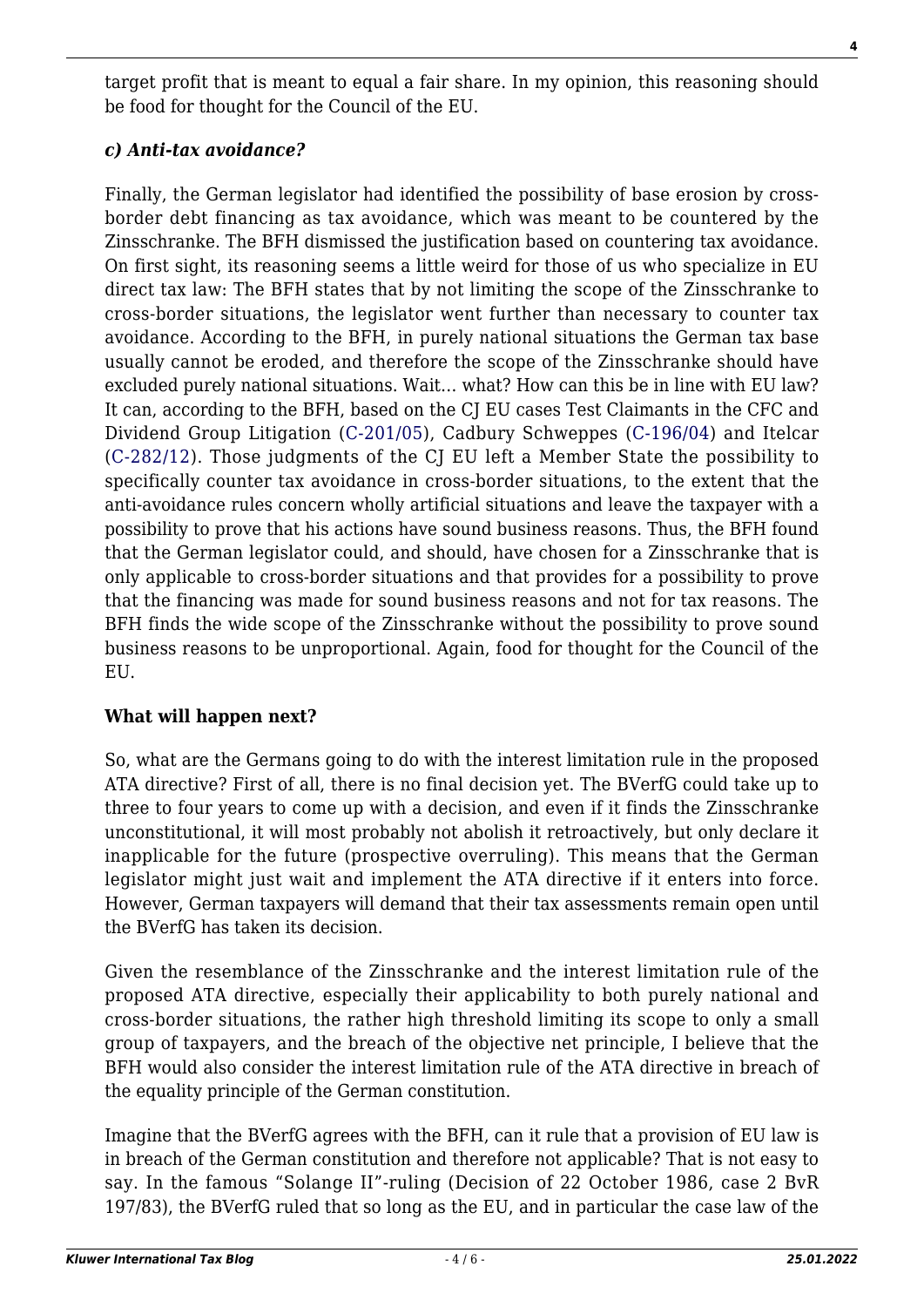European Court, generally ensure an effective protection of fundamental rights as against the sovereign powers of the EU which is to be regarded as substantially similar to the protection of fundamental rights required unconditionally by the German constitution, and in so far as they generally safeguard the essential content of fundamental rights, the BVerfG will no longer exercise its jurisdiction to decide on the applicability of secondary EU legislation, and it will no longer review such legislation by the standard of the fundamental rights contained in the German constitution. However, from later decisions of the BVerfG it became clear that the BVerfG still claims the right to decide whether EU law is ultra vires and whether in is in breach of the fundamental rights of the German constitution. Furthermore, the BVerfG only refrains from judging on EU law matters, as long as the legal protection of constitutional rights in the EU has about the same high standards as in Germany. It remains to be seen what that means in the case of the interest deduction rule. Ultimately, this question could be end up at the European Court of Human Rights.

Let's hope that tax specialists make some noise and bring this issue under the attention of the Commission and the Council.

# **Kluwer International Tax Law**

 $\mathcal{L}_\text{max}$ 

The **2021 Future Ready Lawyer survey** showed that 77% of the legal professionals experience an increased importance of legal technology. Kluwer International Tax Law is an intuitive research platform for Tax Professionals leveraging Wolters Kluwer's top international content and practical tools providing answers. You can easily access the tool from every preferred location. Are you, as a Tax professional, ready for the future?

[Learn how](https://www.wolterskluwer.com/en/solutions/kluwertaxlaw?utm_source=kluwertaxblog&utm_medium=articleCTA&utm_campaign=article-banner) **[Kluwer International Tax Law](https://www.wolterskluwer.com/en/solutions/kluwertaxlaw?utm_source=kluwertaxblog&utm_medium=articleCTA&utm_campaign=article-banner)** [can support you.](https://www.wolterskluwer.com/en/solutions/kluwertaxlaw?utm_source=kluwertaxblog&utm_medium=articleCTA&utm_campaign=article-banner)

*To make sure you do not miss out on regular updates from the Kluwer International Tax Blog, please subscribe [here.](http://kluwertaxblog.com/newsletter/)*